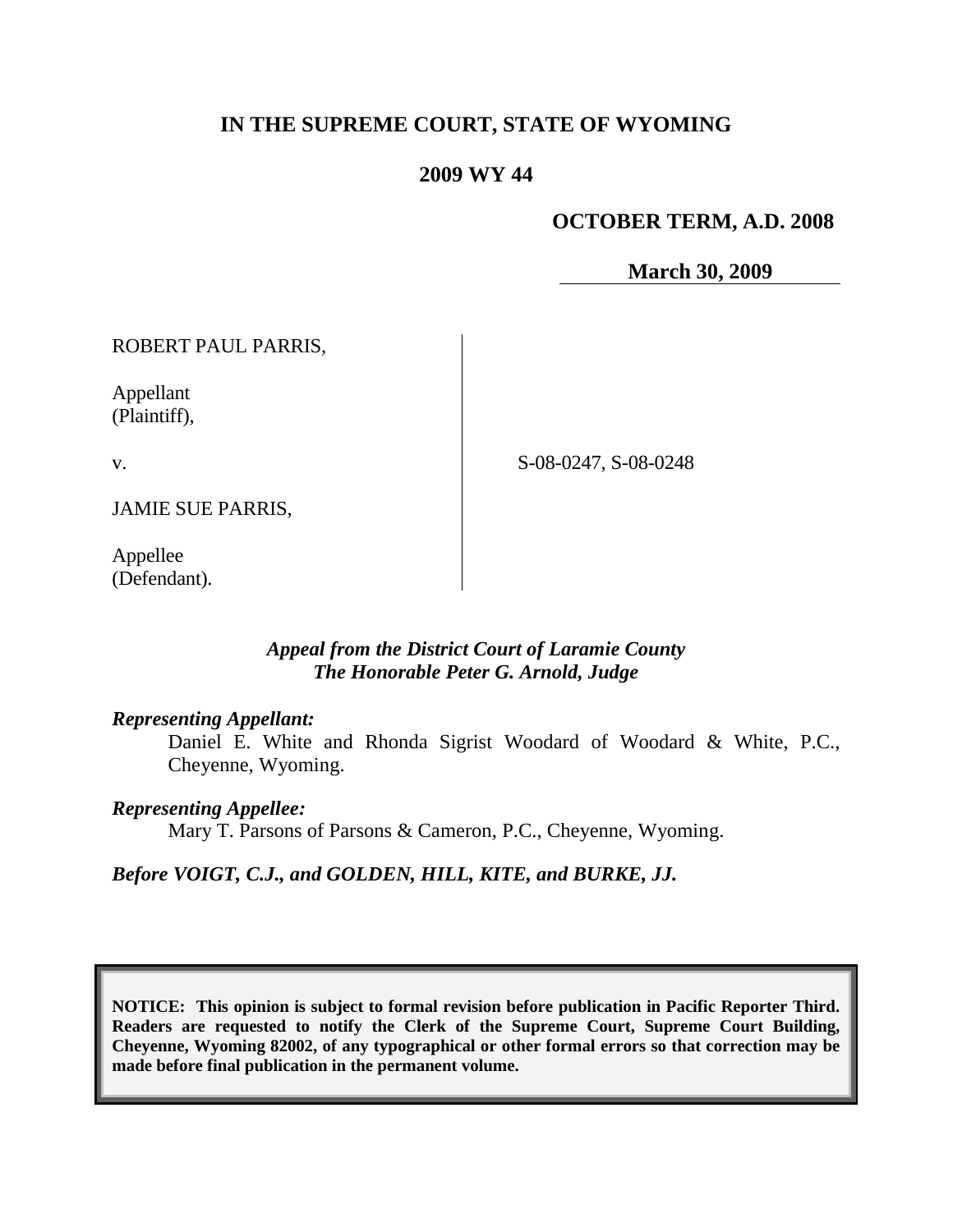### **VOIGT, Chief Justice.**

[¶1] The appellant (Father) appeals from the child custody provisions of a decree and a clarified decree entered in the parties' divorce action. We conclude that the district court abused its discretion in fashioning the custody award, and therefore reverse.

### **ISSUE**

[¶2] Did the district court abuse its discretion in awarding primary legal custody and shared physical custody of the parties' minor child (Child) to the appellee (Mother)?

### **FACTS**

[¶3] The parties were married in 1988. Child was born in 1998. In April 2006, Mother informed Father that she had been having an affair with TM, who "has a bad background but has cleaned himself up, that he is a felon and he used drugs." Shortly thereafter, Father filed a divorce complaint along with several pre-trial motions. The motions were resolved via a stipulated order which, in pertinent part, appointed a custody evaluator, and gave the parties temporary joint legal and physical custody of Child, with physical custody alternating on a weekly basis.

[¶4] On January 12, 2007, Father filed a motion seeking modification of the temporary custody order on the ground that Mother and Child spent "substantial amounts of time" with TM, who recently "was found to be in possession of cocaine, drug paraphernalia, cutting agents, and a false urine sample . . . ." Mother filed a response to Father's motion in which she admitted its primary averment, but claimed that she had severed all ties with TM and that neither she nor Child "will be spending any time around [TM] in the future." The district court entered an order on March 7, 2007, disposing of Father's motion in relevant part as follows:

. . . .

2. The parties agree that [TM] was arrested on December 22, 2006 for the unlawful possession of a controlled substance. [Mother] has, through her counsel, advised the Court that she has terminated all contact with [TM].

3. Because of [Mother's] representation, the Court does not find it necessary at this time to conduct a separate evidentiary hearing on [Father's] motion for modification of temporary custody.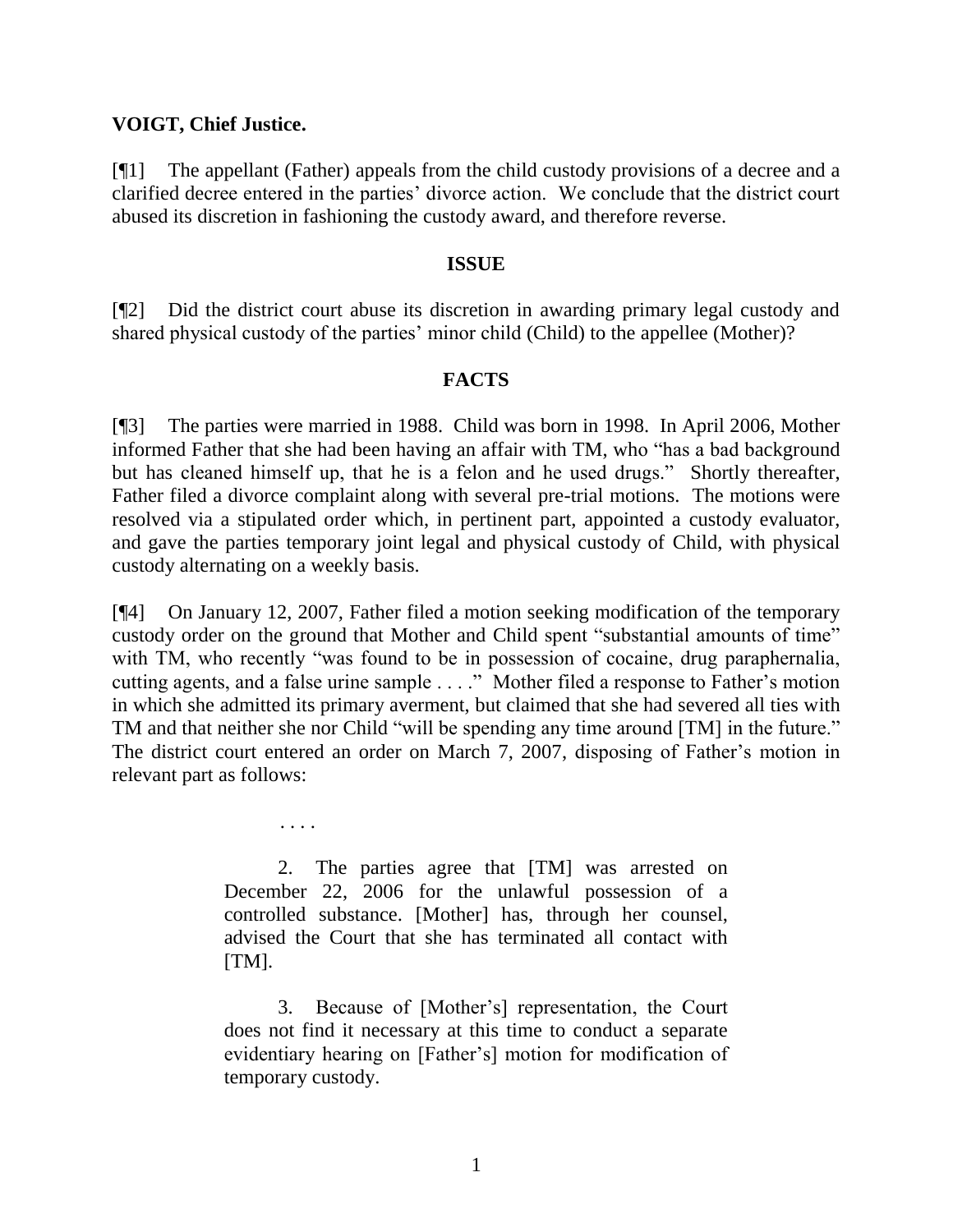4. In view of [TM's] present circumstances, [Mother] should be ordered not to permit any verbal, written or personal contact, of any kind, between [TM] . . . and [Child].

. . . .

## IT IS THEREFORE ORDERED, ADJUDGED AND DECREED:

1. That [Mother] shall be and she is hereby ordered not to permit any verbal, written, or personal contact of any kind between [TM] . . . and [Child].

. . . .

[¶5] Mother's written pre-trial statement reiterated her decision to separate herself and Child from TM:

> A long-term relationship with [TM] did look encouraging until I found out about his arrest and charges for possession of cocaine. I still do not feel like I know all of the details and truth about the charges and why they were dismissed. In any event, I have terminated all physical contact with [TM], and [Child] has not talked to or seen [TM] since January 12, 2007. I do not consider [TM] a boyfriend any longer or even a potential boyfriend. He has made a very big mistake, he was dishonest, and he has an addictive personality. I have continued to talk to him on the phone however, as a friend; I find it difficult to abandon somebody in their biggest time of need. And I did not consider or appreciate the fact that continuing to talk to him on the phone would jeopardize my chances of custody for [Child]. [Child] is the most important person in my life, and if it means I cannot talk to [TM] on the phone, then so be it.

[¶6] The divorce trial covered four days in April 2007. Mother testified repeatedly that she had no intention of resuming a relationship with TM, that her relationship with TM "terminated" when she learned about the "drug bust," and that it was not appropriate for Child to have further contact with TM. In addition, the court-appointed custody evaluator, a clinical psychologist who specializes in child and family psychology, testified as follows: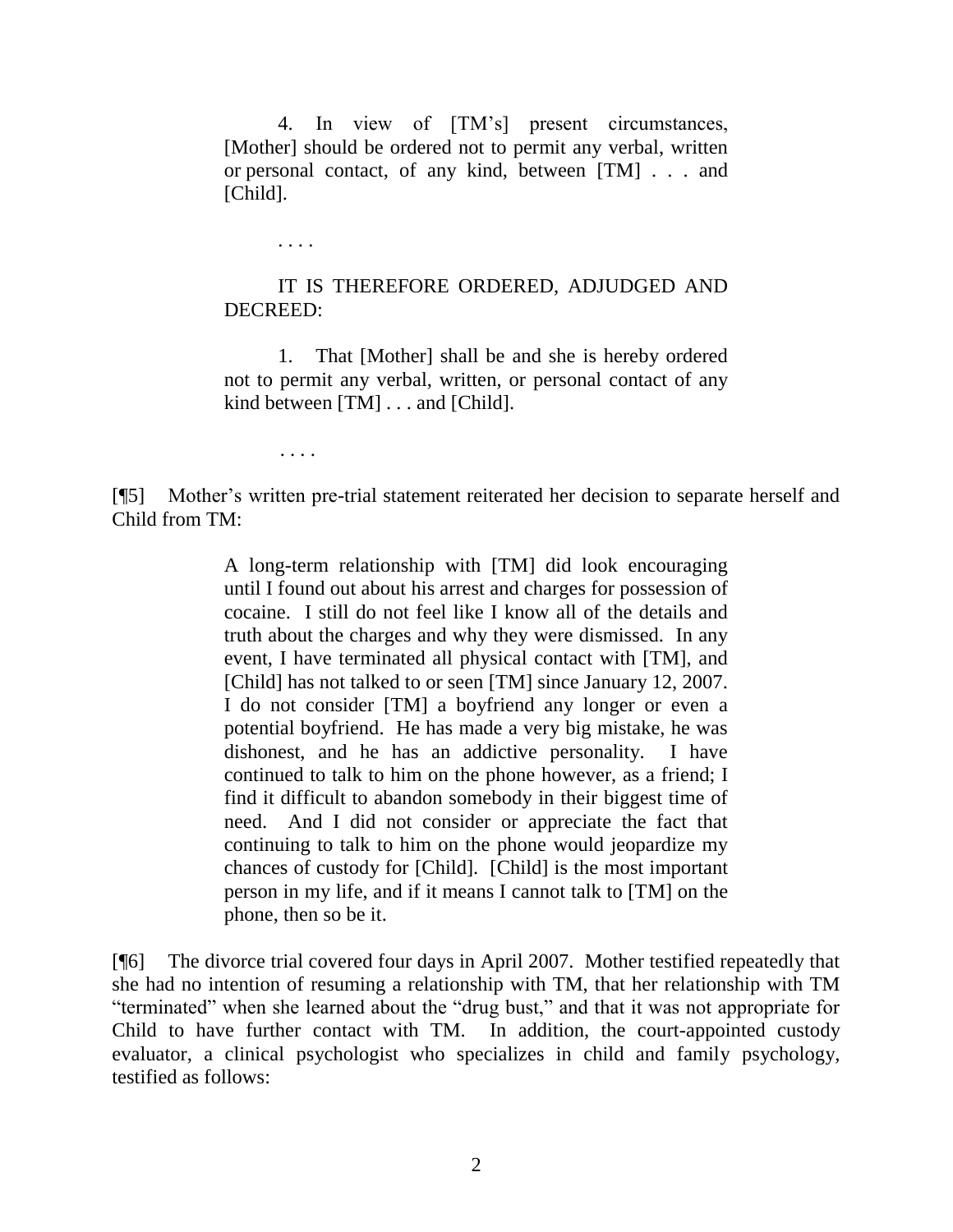Q. In this particular instance, do you believe that it is appropriate in any way for [Mother] to continue a relationship with [TM]?

A. No.

Q. Why is that?

A. Given the history that he has and the concerns that surround that history, drug use or the arrest, and the fact that he was arrested before, I think in January of this year, and it is acknowledged that he's got this problem, that he is not personally of good character to be around the child and given the child's perception that that's done with. Maintaining that relationship I think is a very bad situation for her and for the child.

[¶7] At the end of the trial, the district court delayed making a decision and asked both attorneys to submit proposed findings of fact and conclusions of law. That was on April 19, 2007. Both attorneys filed their submissions on June 12, 2007. In the meantime, however, Father filed a motion seeking an order requiring Mother to show cause why she should not be held in contempt of court for allowing Child to have telephone contact with TM, and for resuming her relationship with TM. In a responsive pleading, Mother admitted that she had dinner with TM and that Child had answered the telephone when TM called. The motion was heard and denied on May 25, 2007, with the district court finding that Mother did not act willfully in allowing the telephone contact.

[¶8] On September 27, 2007, the district court issued its decision letter. In pertinent part, that decision letter provided as follows:

> 2. After taking into consideration the factors contained in W.S. 20-2-201 with regard to **disposition of [Child]**, I will adopt the existing shared parenting schedule, that being a week with each parent. I gave thought to extending the period that each parent spends with [Child] to two weeks, however, based upon the parents' preference to maintain the existing schedule and the difficulty the two week period would place upon [Father's] professional responsibilities I have concluded that it is in [Child's] best interest to ratify the existing schedule. In the event one of the parties wishes to take a vacation with [Child] which exceeds one week, I will expect the other party to cooperate. I have given great thought to the issue of designating a primary residential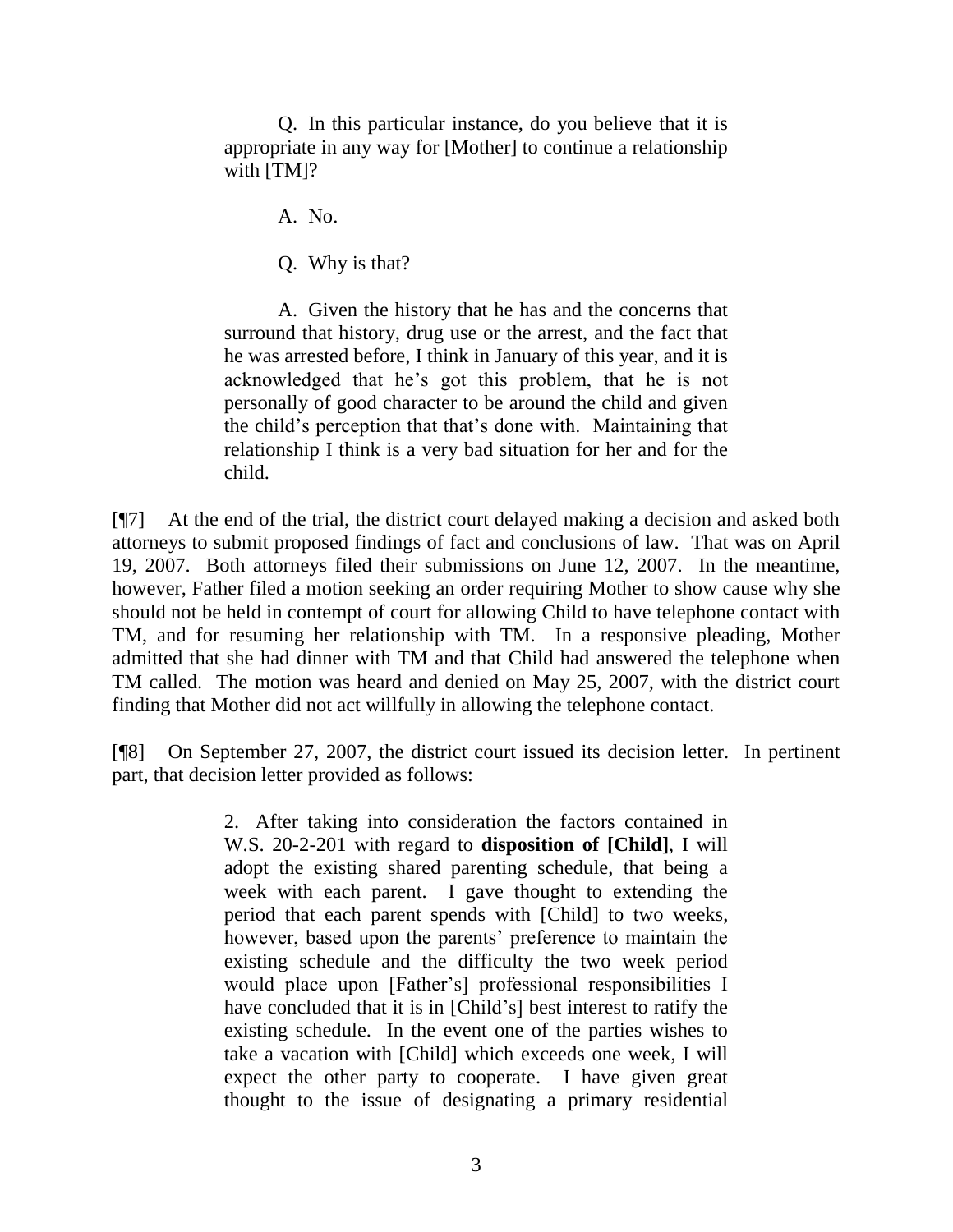custodian. It is clear that [Child] has a good relationship with both of his parents. It is also clear that each parent has the ability to provide adequate care for [Child] and that each parent is a competent and fit parent. I am concerned about the propriety of the decisions [Mother] made with regard to [TM] and I am concerned about [Father's] ability and willingness to allow [Mother] to provide care for [Child] without intrusion. I am also doubtful that he would respect [Mother's] parental rights and responsibilities including the right to privacy. Although [Father] has somewhat recently demonstrated an admirable desire to spend more time with [Child], there is not much disagreement between the parties that while [Child] was younger [Mother] was the primary caregiver. It is commendable that [Father] has found ways to arrange his work schedule to expand the time he spends with [Child]. I believe by sharing parenting time [Child] will benefit from the attention and strengths of both parents. I believe that [Father's] structured thinking would operate to [Child's] disadvantage if he was designated as the primary residential custodian therefore, taking all of these factors into consideration, it will be the order of the Court that **[Mother] will be designated the primary residential custodian**. I am concerned that if [Father] is designated the primary residential custodian, he would seek ways to influence or control [Mother's] conduct and manner of handling [Child] which would create animosity and anxiety that would adversely affect [Child]. Although I suggested in my comments that the parties look at the idea of dividing the responsibilities of the primary residential custodian in retrospect I don't believe that is a good idea. I encourage the parties to continue their practice of exchanging notes and or emails regarding [Child's] welfare. Since parenting time with [Child] is divided equally, neither party may move [Child] from Laramie County, Wyoming without court approval. . . .

(Emphasis in original.) In addition to these general considerations, the district court also specifically rejected Father's proposed conclusion that "[Child] shall not be permitted to have contact or communication with [TM] . . . ."

[¶9] The record does not reflect why no decree was entered within a reasonable time after issuance of the decision letter. On March 13, 2008, Father filed a motion seeking the district court's reconsideration of its decision not to forbid contact between Child and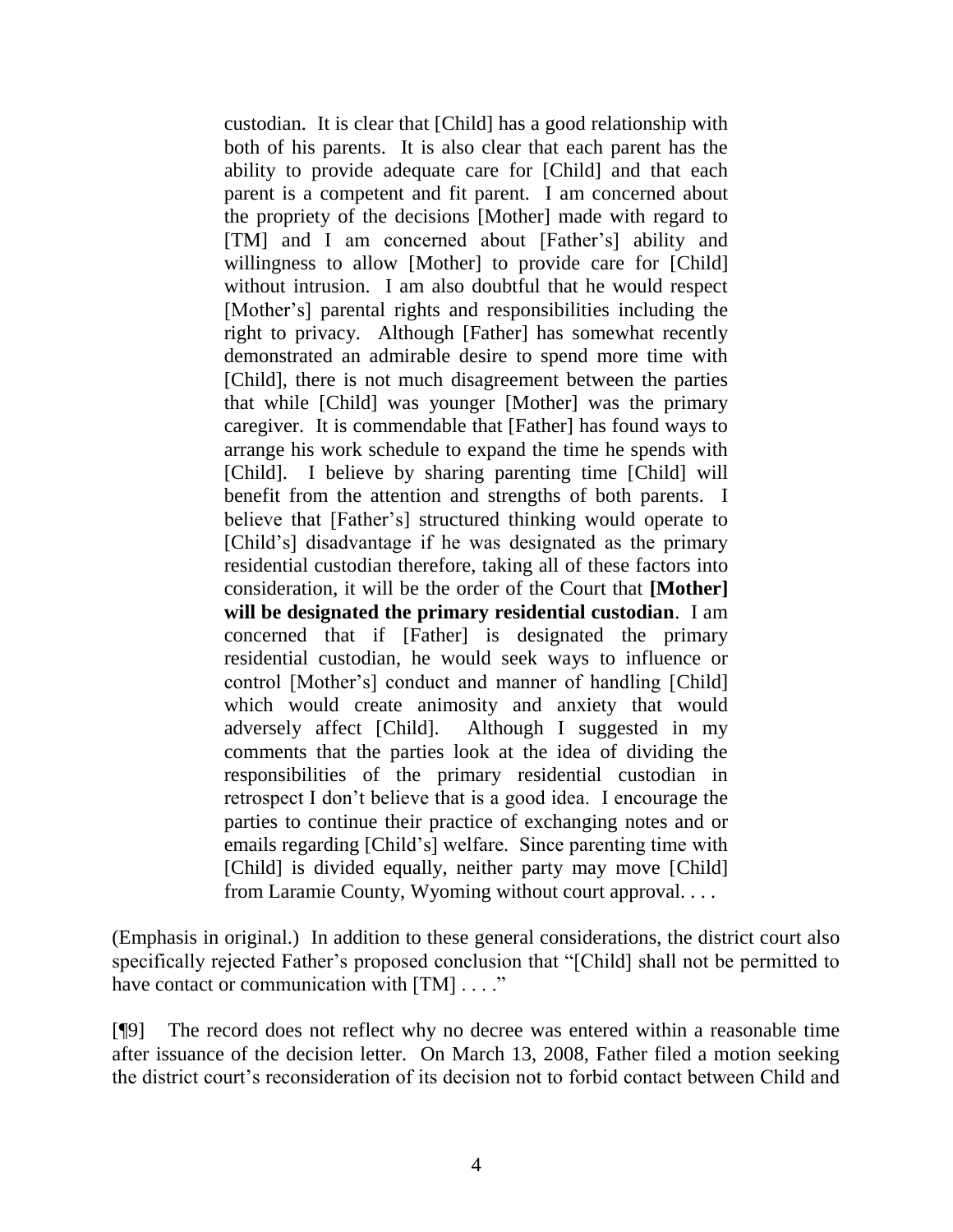TM. The gravamen of the motion was that Mother was pregnant and that, if TM was the unborn child's father, it was likely that Mother and TM would continue to have contact.

[¶10] While the motion for reconsideration was pending, Father filed a motion seeking an order requiring Mother to show cause why she should not be held in contempt of court for violating the March 7, 2007 order that forbade contact between Child and TM. This lengthy motion alleged recent contact between Child and TM, alleged that Mother and TM were considering marriage, and reminded the district court of the negative trial testimony about contact between Child and TM. On June 2, 2008, Father filed another, similar motion, this time alleging that TM had moved into Mother's residence. Two days later, Father filed yet another motion, this one seeking an emergency order suspending the shared custody arrangement due to TM's presence in Mother's residence.

[¶11] Mother responded to these motions on June 20, 2008, admitting that she was cohabiting with TM, and admitting that he was the father of her newborn child. Five days later, Father filed a motion seeking a new trial on the custody issue. Father supplemented that motion on July 29, 2008 with a copy of TM's criminal record. A second supplement on August 7, 2008 had attached to it a letter from Child's counselor detailing Child's difficulties with TM, and recommending that Father should have primary custody. Father's final motion for new trial reiterated the issue of contact between Child and TM, and noted that Child had placed a 911 call complaining about being left with TM.

[¶12] On August 13, 2008, the district court put an abrupt end to this post-trial wrangling by sending the following e-mail to counsel:

> Folks: after too many months of deliberating I am going to issue the decree. I am going to deny all of the pending motions. I am uncomfortable revisiting the custody issue even though it appears there have been changes since the parties stipulated to the shared custody and perhaps even since the trial. Although it is possible [Mother] violated the order on temporary custody, the outcome of that motion could only be a finding of contempt and sanctions rather than a change in custody. The order on temporary custody will be subsumed by the decree. While it may not be apparent to you or your clients, I have spent many hours working and reworking the decree and reviewing the evidence submitted. I would hope the decree will be filed this week. I gave considerable thought to issuing a partial decree pertaining only to the property issues and conducting another hearing on custody, but I don't believe that would be appropriate under all of the circumstances even if it might be allowable under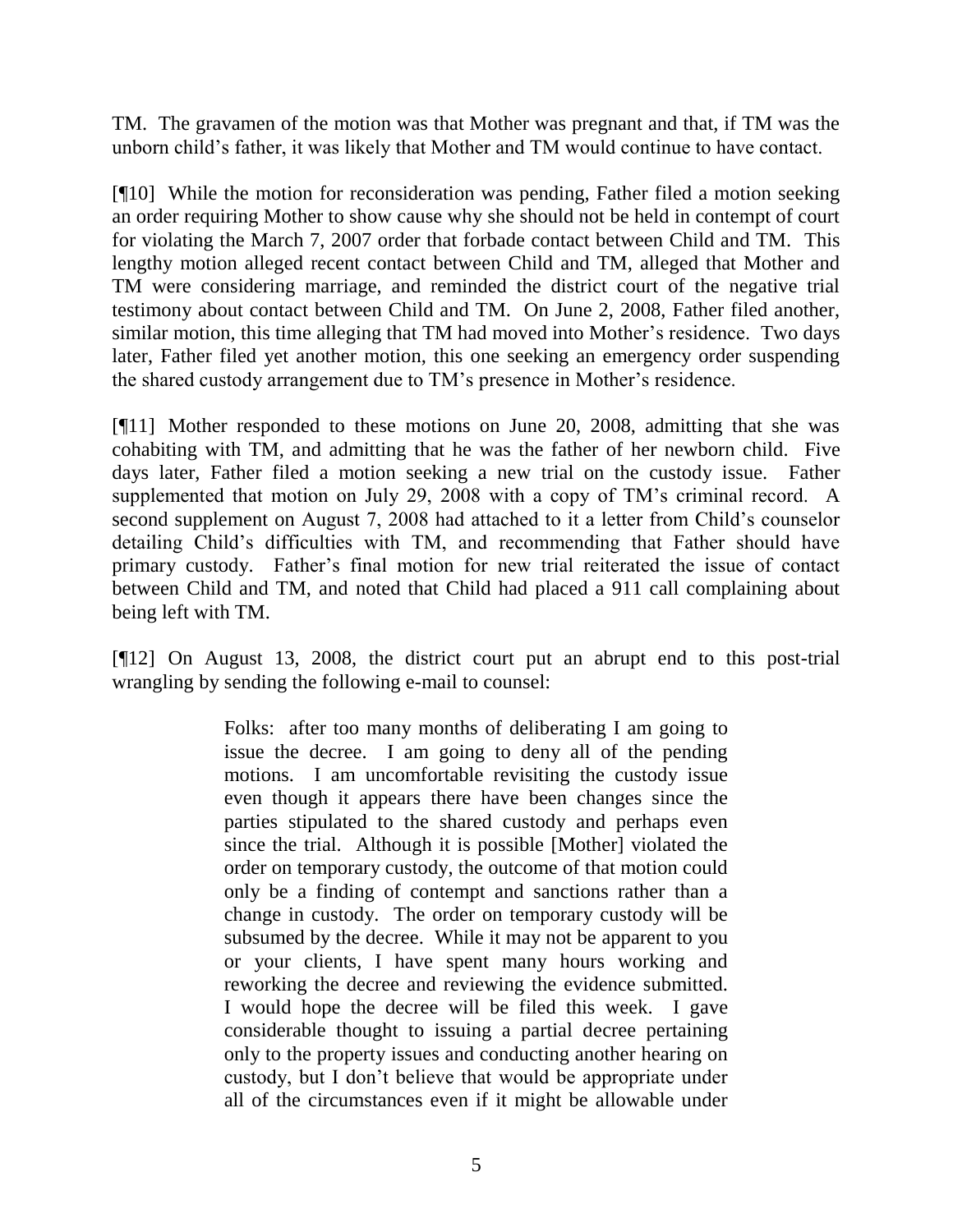rules. In the event either party wishes to seek modification of the decree, I will be assigning this case to another judge  $\dots$ .

As a result of these decisions, it will not be necessary to have the hearing this afternoon regarding Mr. Homar's testimony and the hearing scheduled for August 12th and those hearings are hereby vacated.

[¶13] A Judgment and Decree of Divorce was entered on October 9, 2008—18 months after the trial. The decree contained the following relevant findings of fact:

. . . .

3. It is in the child's best interest to ratify the parenting schedule existing at the time of the trial, that being one week with each parent. Prior to and subsequent to the trial [Father] became increasingly concerned about the association between [Child] and [TM]. [Father] repeatedly requested that the court hold [Mother] in contempt for violation of the temporary custody order in which the Court prohibited contact between [Child] and [TM]. [Father] also asked the Court to set a post-trial hearing at which the Court could receive additional evidence and modify the custody of [Child]. The Court finds that most of the events which caused [Father] such concern took place after the closure of evidence in this case, and therefore the resolution of such issues is more appropriately treated after the entry of a decree.

4. The Court is aware that shared custody is not favored by the Wyoming Supreme Court, however in this case, the parties voluntarily set up such an arrangement and the Court is simply ratifying an arrangement selected by the parties prior to the presentation of evidence to the Court. In addition, the Court finds that both parents have positive traits which would operate to the benefit of the child and shared custody will provide him with the maximum opportunity to benefit from such traits. Lastly such an arrangement was recommended by the child custody evaluator.

5. It is clear that the child has a good relationship with both of his parents.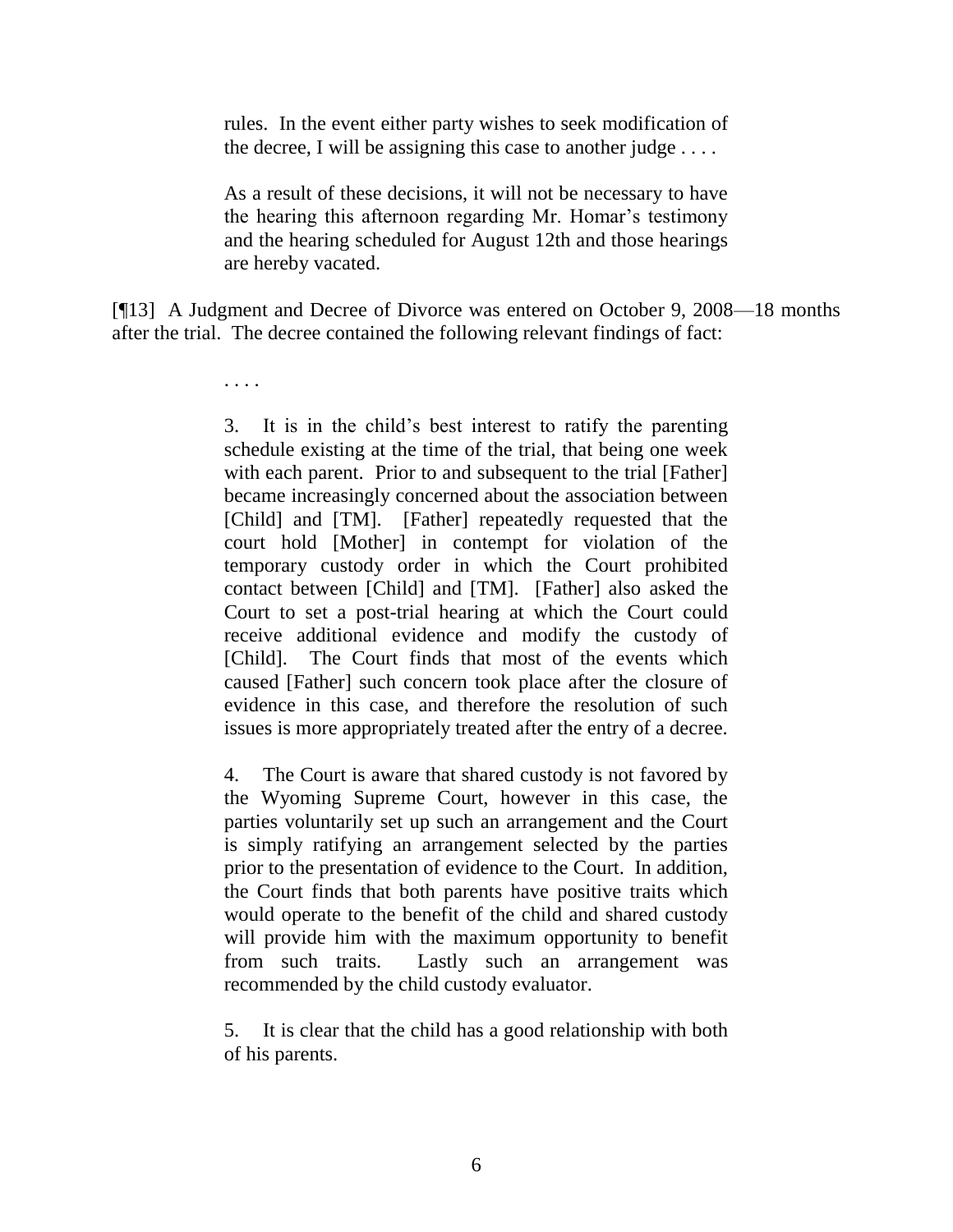6. It is clear that each parent has the ability to provide adequate care for the child and that each parent is a competent and fit parent.

7. [Mother] has been the primary care-giver for the child until shortly prior to the initiation of this matter, although the Court is favorably impressed that [Father], once this marriage began to disintegrate demonstrated a desire to spend substantial amounts of time with his child.

8. The Court has doubts about [Father's] ability and desire to respect [Mother's] judgment, parental rights and responsibilities, including the right to privacy and as a result the Court finds that he would not be an appropriate primary legal custodian.

9. If [Father] is designated the primary residential or legal custodian, he would seek ways to influence or control [Mother's] conduct and manner of handling the child, which would create animosity between the parents and anxiety that would adversely affect the child.

10. The parties should continue their practice of exchanging notes and or emails regarding the child's welfare.

11. [Mother] should be designated the primary legal custodian. The Court considers that designation to mean that she is the one who will make decisions affecting the child's welfare in the event the parents are unable to agree on such decisions.

[¶14] Based upon those findings, child custody was ordered as follows:

**Child Custody.** [Mother] is hereby designated primary legal custodian. The parties shall continue to share time, with the child residing with each parent on alternating weeks. Although [Mother] is designated as the primary legal custodian giving her the authority to make all significant decisions affecting the parties' child, [Mother], prior to making those decisions shall consult with [Father] and in the event there is no agreement regarding such decisions, [Mother] shall have the ultimate decision making authority. [Father] shall have the minor child beginning at 8:00 a.m. on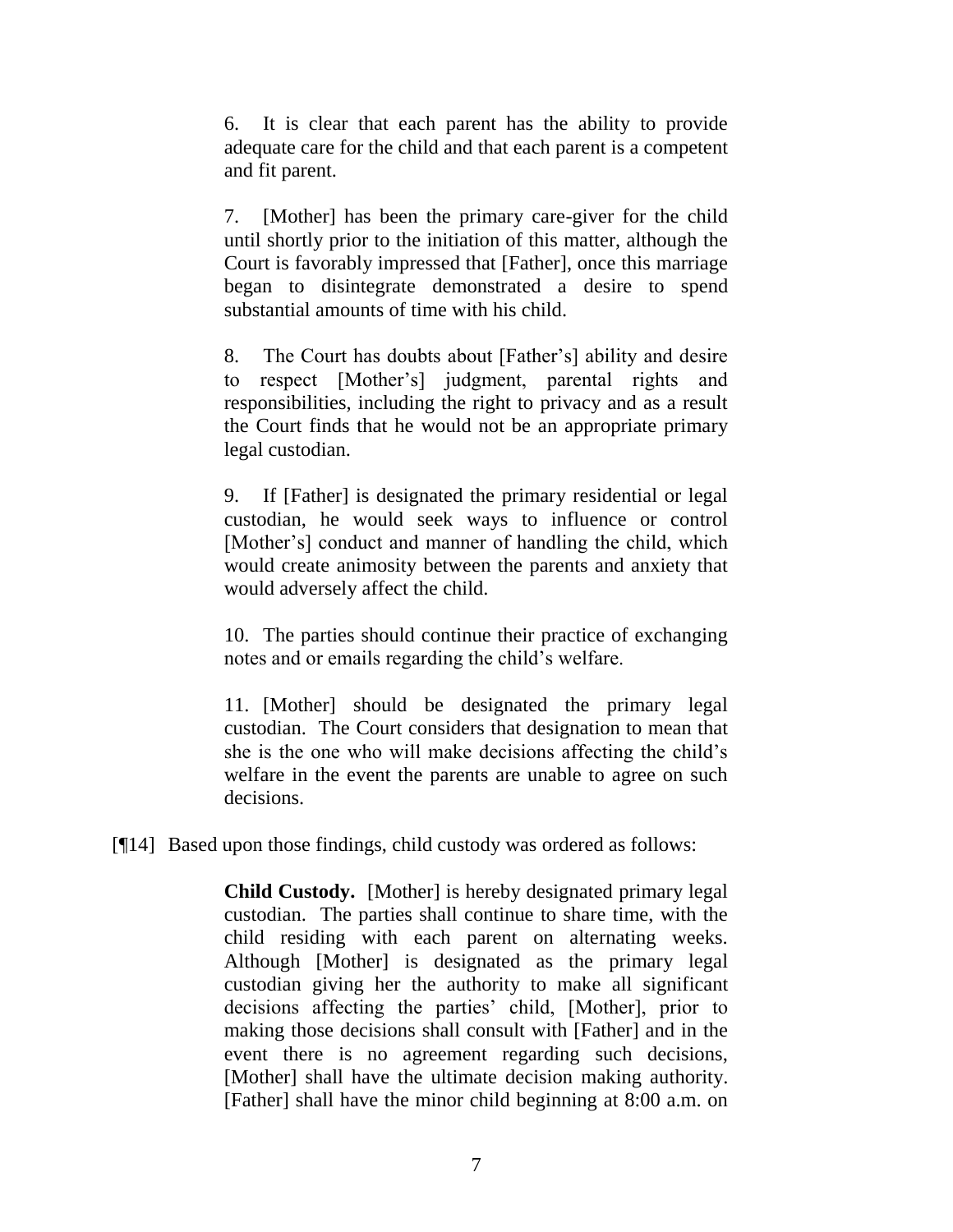each Friday which is an even-numbered date. [Mother] shall have the minor child beginning at 8:00 a.m. on each Friday which is an odd-numbered date. The holiday schedule shall be as set forth in Exhibit A, attached hereto, and incorporated herein by reference. Should either party desire to take the child on a vacation which exceeds one week, then the parties may do so and shall cooperate in scheduling such a vacation and thirty (30) days' notice shall be given.

#### **STANDARD OF REVIEW**

[¶15] We very recently reiterated our standard for reviewing the child custody determinations of a district court:

> Child custody decisions are within the sound discretion of the trial court.

> > It has been our consistent principle that in custody matters, the welfare and needs of the children are to be given paramount consideration. The determination of the best interests of the child is a question for the trier of fact. We do not overturn the decision of the trial court unless we are persuaded of an abuse of discretion or the presence of a violation of some legal principle. *Resor v. Resor*, 987 P.2d 146, 148 (Wyo. 1999), quoting *Reavis v. Reavis*, 955 P.2d 428, 431 (Wyo. 1998).

*Testerman v. Testerman*, 2008 WY 112, ¶ 8, 193 P.3d 1141, 1144 (Wyo. 2008).

> A court does not abuse its discretion unless it acts in a manner which exceeds the bounds of reason under the circumstances. Our review entails evaluation of the sufficiency of the evidence to support the district court's decision. . . . Findings of fact not supported by the evidence, contrary to the evidence, or against the great weight of the evidence cannot be sustained. Similarly, an abuse of discretion is present when a material factor deserving significant weight is ignored.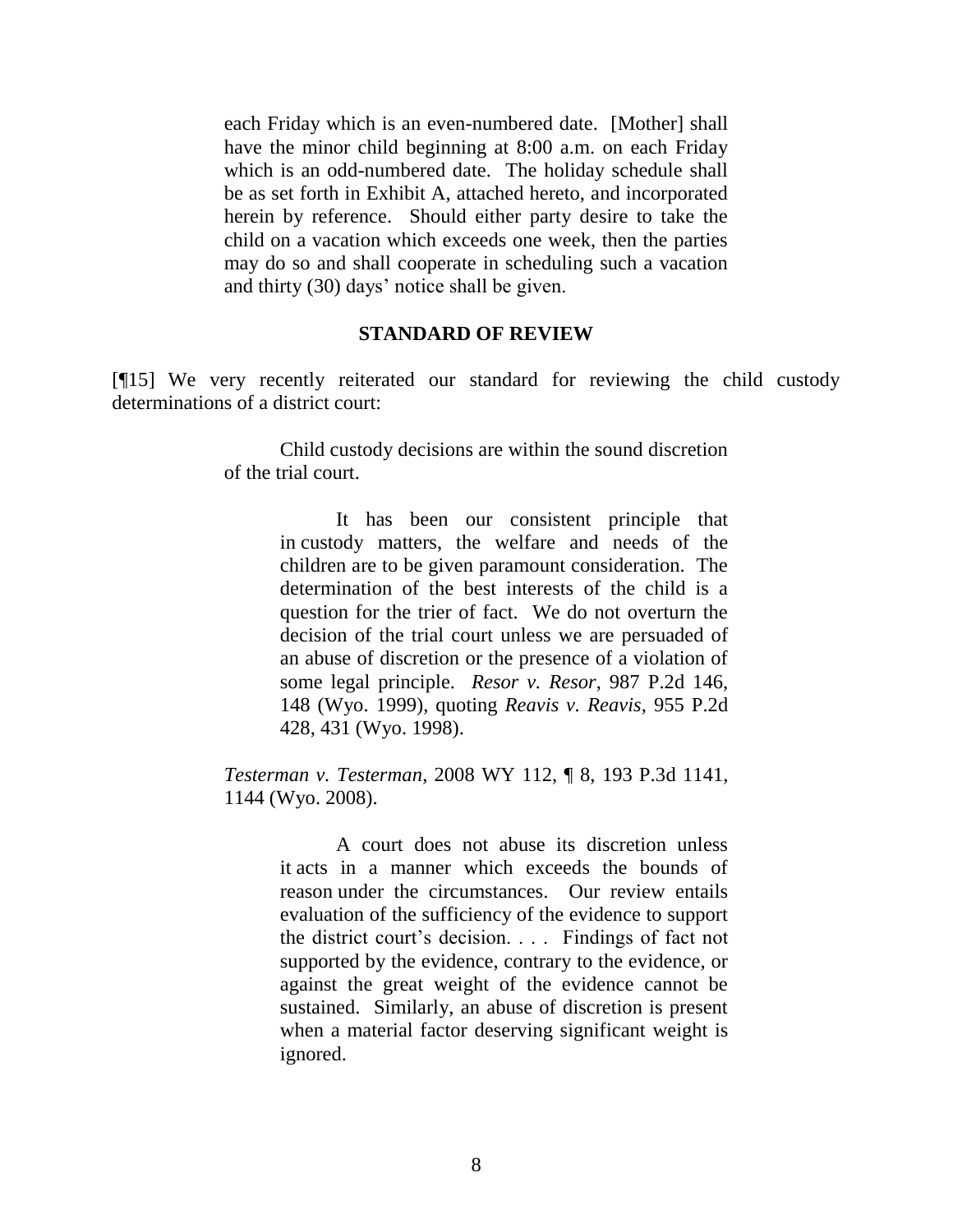*Eickbush v. Eickbush*, 2007 WY 179, ¶ 9, 171 P.3d 509, 511 (Wyo. 2007) (citations omitted).

*Buttle v. Buttle*, 2008 WY 135, ¶ 15, 196 P.3d 174, 178 (Wyo. 2008).

## **DISCUSSION**

[¶16] We will, perhaps, make shorter shrift of this debate than did the district court. We must first point out that the issues have not been brought to us with much clarity. Potential distinguishable issues appear to be: (1) Did the district court abuse its discretion in reaching the custody decision set forth in its decision letter?; (2) Did the district court abuse its discretion in entering the decree based upon the trial evidence?; (3) Did the district court abuse its discretion in denying any or all of Father's post-trial motions?; (4) When, if ever, may a district court consider matters that occurred after trial?; (5) Are the child's best interests determined at the time of trial, or at the time that a decree is entered 18 months later?; and (6) What factors in this case support a shared custody arrangement?

[¶17] The following analysis leads us to the conclusion that the child custody provisions in the decree and in the clarified decree must be reversed. First, a decision letter does "not constitute a judicial determination which may be considered a final order." *Broadhead v. Broadhead*, 737 P.2d 731, 733 (Wyo. 1987). Thus, the district court was free to revise its rulings prior to judgment, and could have heard the pre-judgment motion to reconsider. *Steranko v. Dunks*, 2009 WY 9, ¶ 6, 199 P.3d 1096, 1096-97 (Wyo. 2009); *Broadhead*, 737 P.2d at 733. Procedurally, both W.R.C.P. 59 and W.R.C.P. 60 provide methods, even after judgment, for re-opening the evidence or providing a new trial.

[¶18] Second, it was utterly obvious in the instant case that the circumstances that existed at the time of trial no longer existed at the time the decree was entered. In fact, the primary issue of concern—TM's contact with Mother and Child—was exactly the opposite of what Mother's trial testimony said it would be. Were this an extraneous matter, it might be overlooked. But we have made it clear that in child custody decisions, the best interests of the child are paramount. *Buttle*, 2008 WY 135, ¶ 15, 196 P.3d at 178. And in this case, everybody testified that it was not in Child's best interests to have contact with TM.

[¶19] Finally, we are concerned that, despite this Court's repeated admonition that shared custody is disfavored, and despite the lack of any evidence in this record that these two parents could ever make a success of shared custody, that is what the district court ordered. *See Buttle*, 2008 WY 135, ¶ 31, 196 P.3d at 181. To endorse a shared custody arrangement, this Court must be able to determine from the record "that a comprehensive evaluation of all relevant factors occurred prior to determining custody." *Id*. at ¶ 32, 196 P.3d at 181, citing *Pace v. Pace*, 2001 WY 43, ¶ 17, 22 P.3d 861, 867 (Wyo. 2001). That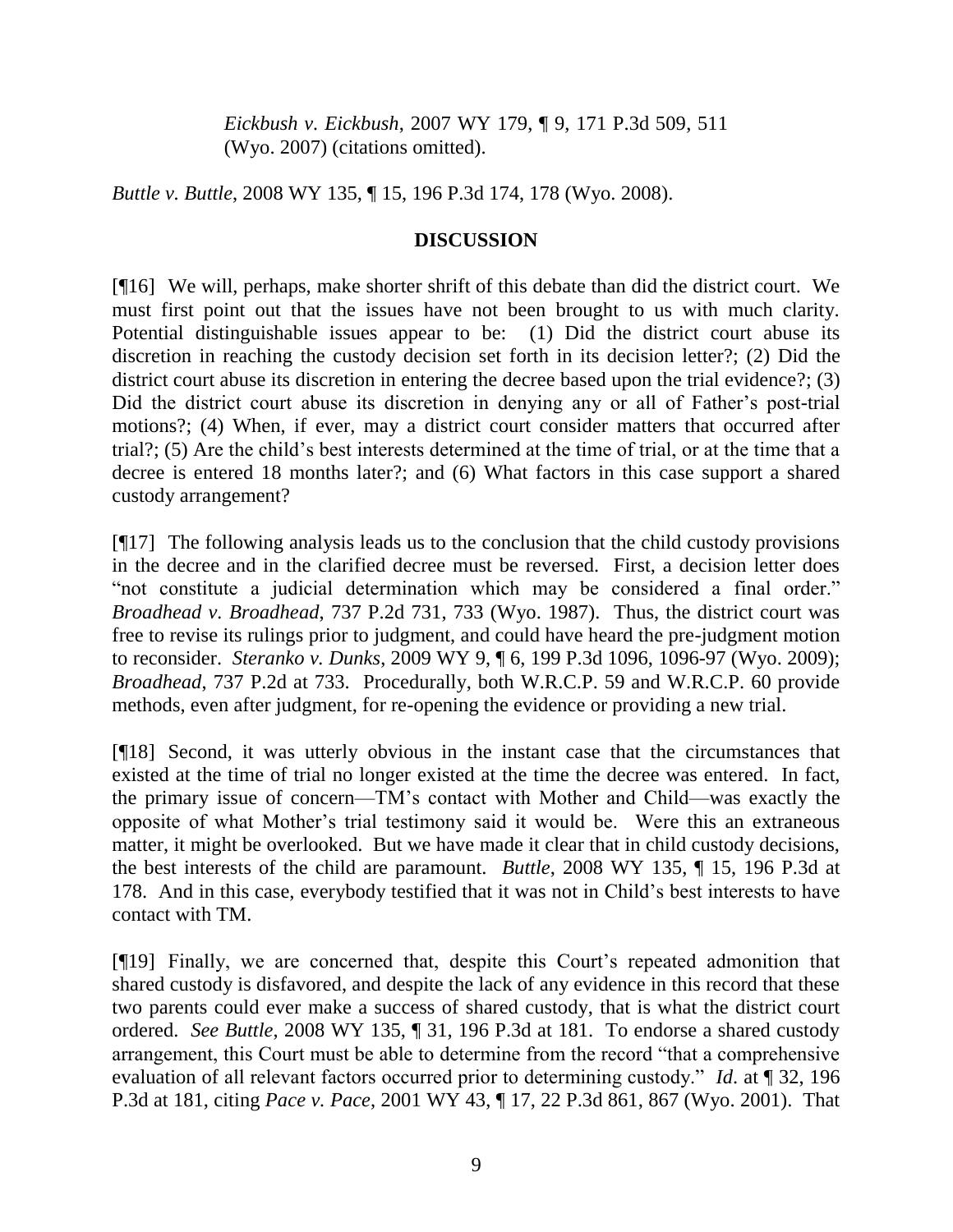did not happen here, where shared custody was ordered largely on the ground that such had been the temporary agreement of the parents, and that both parents had good qualities. To the extent that the district court relied upon the opinion of the custody evaluator, it must be remembered that the custody evaluator believed TM was "out of the picture." He further opined that "[m]aintaining that relationship I think is a very bad situation for her and for the child." In other words, his opinion that Mother should have primary custody was only good so long as TM was not in the home. By the time the decree was entered, TM was in the home.

[¶20] Perhaps one needs to read the entire trial transcript to see why shared custody was such a bad idea in this case. Boiled down to its essence—and this is recognized in the district court's findings—the testimony revealed that the divorce resulted from Mother's eventual resistance to, and rejection of, Father's controlling personality. Disagreement permeated their relationship at the time of trial, especially insofar as Child was concerned. The testimony of counselors and teachers, not to mention evidence of the 911 call, showed that Child already was having difficulty being "shared." Most poignant was the custody evaluator's recitation of Child's most recent description of what he wanted:

> He said when we talked, and especially toward the end, I think the last 15 minutes of the interview, I talked to him about an hour and two minutes, he said that what he wanted was more time with dad, less time with mom. And then more time with mom and less time with [D]ad. And that was his idea.

> He thought it was good because he said a week was okay for him to transition, *but it is really hard because he has to change himself to fit into each home in all the ways he's supposed to be.*

> So he said if he did it like every four days, it would be really hard because he couldn't do it. So he thought that if maybe he had two weeks in one home and then like a week in another home. He mentioned Monday, Tuesday, Wednesday, Thursday, and Friday he was reciting, trying to figure out in his mind. *Then he would have a long period where he wouldn't have to change. And he thought that was really good if he could just have that one house.*

(Emphasis added.)